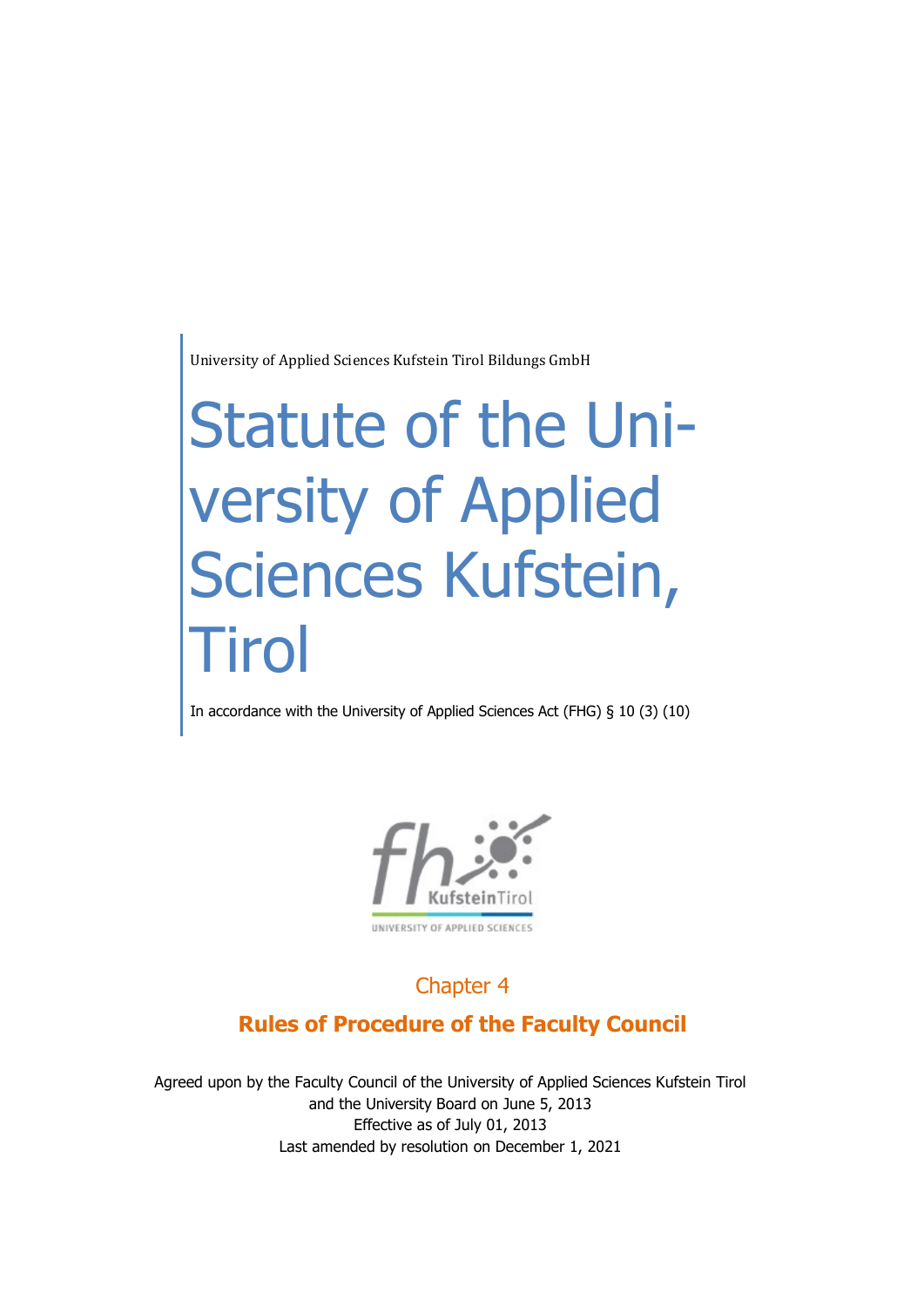

# **Content**

| Clause 9: Validation of a degree obtained at an international higher education institution  8 |
|-----------------------------------------------------------------------------------------------|
|                                                                                               |
|                                                                                               |
|                                                                                               |
|                                                                                               |
|                                                                                               |
|                                                                                               |
|                                                                                               |
|                                                                                               |
|                                                                                               |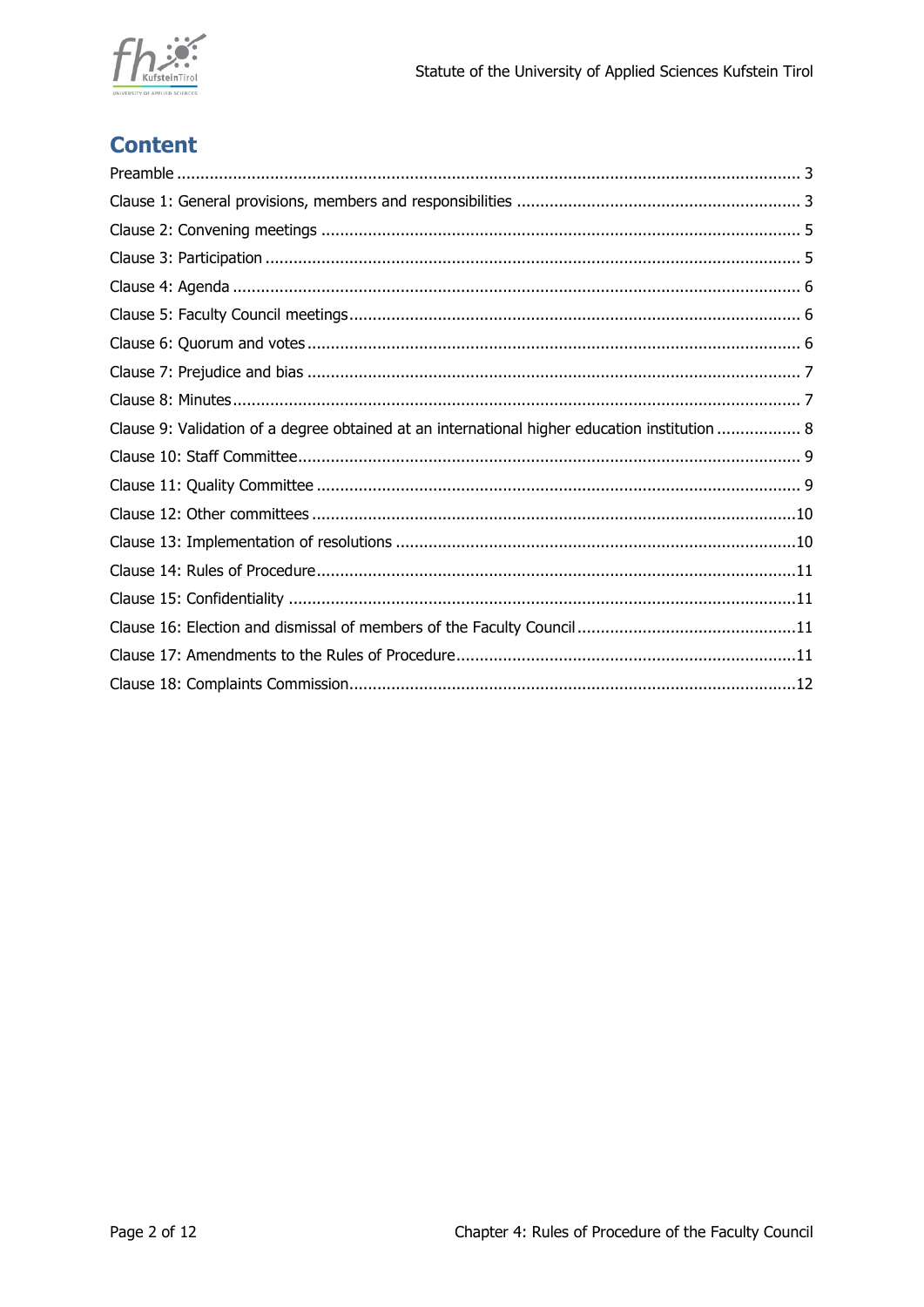

# <span id="page-2-0"></span>**Preamble**

The provisions of the Austrian University of Applied Sciences Act (FHG), as amended, apply.

In accordance with § 10 (1) of the University of Applied Sciences Act, Federal Law Gazette 1993/340 ("BGBl"), as amended, a Faculty Council of the University of Applied Sciences (hereinafter referred to as the "Faculty Council") must be established at each University of Applied Sciences in order to carry out and organize teaching and examinations.

These Rules of Procedure come into force on July 1, 2013. These Rules of Procedure were adopted in consultation with the course-providing body.

## <span id="page-2-1"></span>**Clause 1: General provisions, members and responsibilities**

- 1. Any references in this document to people and their functions are to be interpreted as inclusive of all genders.
- 2. Members of the Faculty Council are (§ 10 (2) FHG):
	- a) The Chair of the Faculty Council and Vice Chair of the Faculty Council
	- b) Six Directors of Studies of degree programs offered by the University of Applied Sciences (DoS cohort)
	- c) Six representatives of the teaching and research staff of the degree programs (TRS cohort)
	- d) Four representatives of the degree program students (Student Union cohort)
- 3. If the Chair of the Faculty Council or the Vice Chair withdraws from the Faculty Council prematurely, a supplementary election must be held within 4 weeks for the vacancy based on three proposed candidates put forward by the course-providing body according to the Electoral Rules of the Faculty Council.
- 4. If a member retires or withdraws from the Faculty Council or no longer qualifies as a member of the group of persons he/she represents, the succeeding substitute member from the respective list of substitute members will succeed him/her for the remainder of the term of office. If the substitute list is exhausted, a supplementary election must be held in accordance with the Electoral Rules. The Electoral Rules must provide for a sufficient number of substitute members. The members elected in a supplementary election will continue to hold office until the next regular election.
- 5. For members pursuant to Clause 1 Sentence 2(d), it must be ensured that the number of representatives does not drop below the number specified in Clause 1 Sentence 2(d) because of studyrelated absences such as internships, exchange semesters or years spent studying abroad, terminated education contracts, students granted a leave of absence from their studies, or students stepping down from their position on the Faculty Council. It is the responsibility of the student representatives to ensure that Clause 1 Sentence 2(d) is complied with.
- 6. The Faculty Council must perform all responsibilities specified in FHG § 10 (3). In detail, these are the following:
	- a) Election of the Chair and the Vice Chair based on a proposal of three individuals put forward by the course-providing body. Subject to the consent of the Faculty Council, this proposal may be reduced to two individuals. The proposed individuals must be full-time members of the faculty. If the incumbent Chair and/or Vice Chair announce their interest in serving a consecutive term, they can be appointed without election if the Faculty Council agrees to such a resolution by a two-thirds majority and if the course-providing body consents. Repeated reappointments are permissible. The Chair of the Faculty Council shall use the designation 'Academic Director' or 'Chair';
	- b) Motion for dismissal of the Chair or the Vice Chair to the course-providing body, or a statement regarding any intention of the course-providing body to this effect, in the event that these office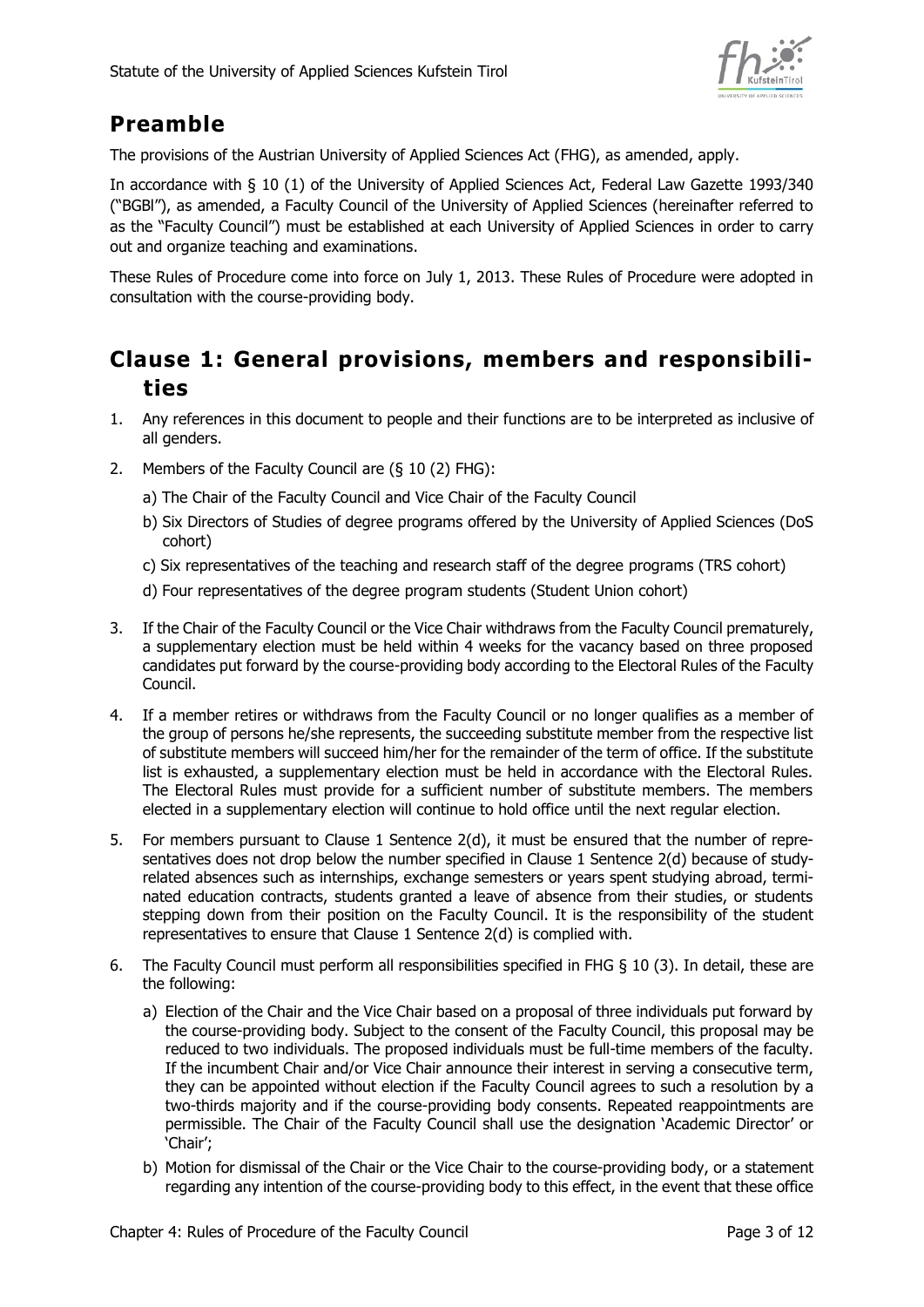

holders have grossly breached or neglected their duties or are no longer able to perform their duties;

- c) Changes regarding accredited degree programs with the consent of the course-providing body;
- d) Establishment and discontinuation of degree programs and further education courses with the consent of the course-providing body;
- e) Budget applications (investment, material, and personnel expenses) to the course-providing body;
- f) Strategic development of teaching, applied research, and internationalization as necessary for the safeguarding of competence-based and future-oriented degree programs at university level, in agreement with the course-providing body;
- g) Coordination of contents of all teaching activities;
- h) Safeguarding quality in teaching and research, as well as the evaluation of all teaching including examination regulations and curricula;
- i) Awarding of academic honors customary in the university system, in agreement with the courseproviding body;
- j) Adoption of rules of procedure and a statute in agreement with the course-providing body. The statute must at a minimum contain study and examination regulations, the electoral rules for the Faculty Council, rules pertaining to the establishment of any committees and their own statutes, rules governing required quorums in the Faculty Council, equal opportunity provisions, regulations concerning the establishment and discontinuation of degree programs and further education courses, as well as rules for the use, mutatis mutandis, of university titles and the awarding of academic honors. The statute must be published in appropriate form;
- k) Decisions regarding appeals against decisions by the Directors of Studies.
- 7. The Chair of the Faculty Council may (§ 10 (4) FHG):
	- a) direct and instruct members of the teaching and research staff, if these are full-time employees, regarding any issues that concern the proper exercising of their teaching duties and the safeguarding of a high-quality, practice-oriented education at university level, and within the scope of quality management, direct and professionally instruct Directors of Studies and the directors of academic units;
	- b) award teaching contracts based on proposals or after a hearing of the Faculty Council;
	- c) represent the Faculty Council in its external relations and implement its resolutions;
	- d) confer and revoke academic degrees, and validate academic degrees acquired at international higher education institutions;
	- e) propose to the course-providing body candidates to serve as directors of academic units and teaching and research staff;
	- f) commission and support the implementation of external quality assurance procedures in agreement with the course-providing body.
- 8. The Director of Studies may:
	- a) grant admission to examinations, assign examiners, set examination dates;
	- b) recognize courses and examinations on a case-by-case basis;
	- c) withdraw recognition of examinations;
	- d) take decisions concerning matters pertaining to the law of higher education pursuant to  $\S$ § 11-21 FHG;
	- e) take decisions under  $\S 4 (4), \S 4 (5) (3), \S 4 (6),$  and  $\S 4 (7)$  FHG.<sup>1</sup>

-

<sup>&</sup>lt;sup>1</sup> Admission to degree programs.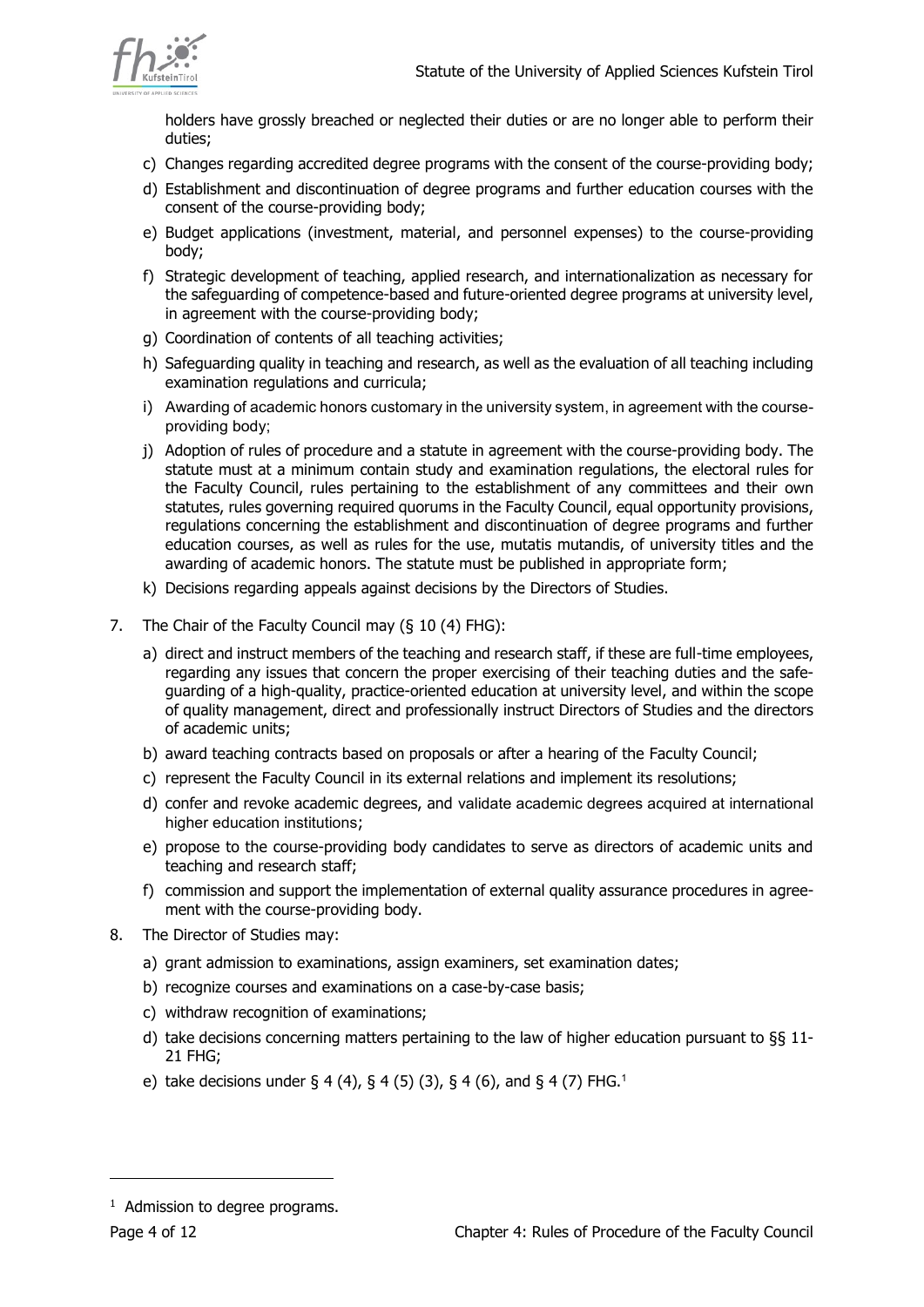

9. The Chair of the Faculty Council is bound by the Rules of Procedure in performing their duties. The Chair of the Faculty Council must assist the Faculty Council in the preparation of its resolutions and must keep it informed of the Chair's activities during its meetings.

All rights and duties of the Chair of the Faculty Council may be exercised by the Vice Chair in case of the prevention, absence or other unavailability of the Chair of the Faculty Council. Prior to the election of the Chair, the most senior member of the Faculty Council convenes a constitutive meeting of the Faculty Council. If it is unclear which member is the most senior (i.e. the longest-serving), the oldest member by age is responsible for convening the constitutive meeting.

# <span id="page-4-0"></span>**Clause 2: Convening meetings**

- 1. Ordinary meetings of the Faculty Council are convened by the Chair of the Faculty Council at least twice a year, viz. at the start of each semester.
- 2. If required, extraordinary meetings of the Faculty Council may be convened. An extraordinary meeting must be convened by the Chair within 5 working days of receipt of a written motion by at least 1/3 of the members with a proposed agenda attached.
- 3. The invitation to ordinary and extraordinary meetings must be issued by email to all members of the Faculty Council at least 5 working days before the scheduled date.
- 4. If the deadline specified in Clause 2 Sentence 3 is not observed, a meeting of the Faculty Council still counts as duly convened if all the members of the Faculty Council follow suit or have demonstrably given their consent to the holding of the meeting. The same applies in the case of extraordinary meetings even if they have been convened orally (by telephone), as long as all the members of the Faculty Council follow suit or have demonstrably given their consent to the holding of the meeting.

## <span id="page-4-1"></span>**Clause 3: Participation**

- 1. All members of the Faculty Council must attend its meetings.
- 2. If a member is prevented from attending a meeting either in its entirety or in part, this must be communicated to the Chair of the Faculty Council in advance and without delay in writing. The notification must be appended to the minutes of the meeting.
- 3. Any permanent absence must be reported in writing to the Chair of the Faculty Council, whereby the Faculty Council (in the case of permanent absence of persons belonging to the groups according to Clause 1 Sentence 2 (c) and (d) will nominate the next substitute member from the list of substitute members of the respective group as an ordinary member of the Faculty Council.
- 4. The transfer of votes is possible for all members, if the transferor is prevented from attending, and must be notified in writing or orally by the transferor to the Chair of the Faculty Council no later than before the beginning of the meeting. The vote may be transferred to any member with the right to vote.
- 5. Upon a justified motion by a member, witnesses and expert witnesses may be invited in a consultative capacity for individual items on the agenda. Such motions will be put to the vote at the beginning of the meeting.
- 6. Upon a justified motion by a member, a guest may attend meetings of the Faculty Council without the right to vote.
- 7. A person, who is not a member of the Faculty Council may be nominated by the Chair to record the minutes.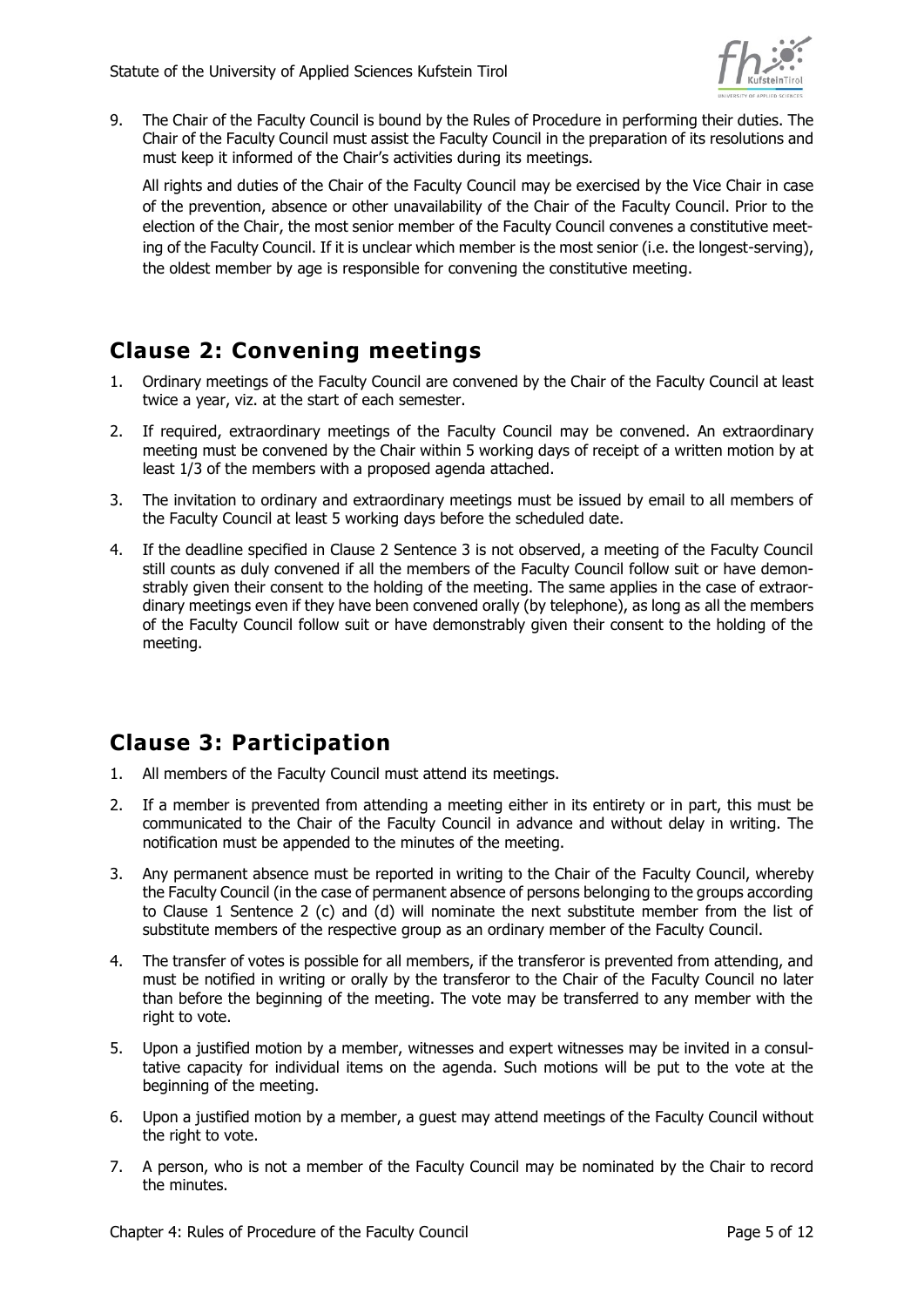

8. Online participation in meetings is possible, with members participating online retaining the same rights and duties as those participating in person, with the exception of voting rights when a vote is by secret ballot.

# <span id="page-5-0"></span>**Clause 4: Agenda**

- 1. The agenda is set by the Chair of the Faculty Council.
- 2. A provisional agenda must be emailed to members 5 working days prior to the meeting together with the announcement of the ordinary meeting. The members may submit proposals for further agenda items until the convening notice and the final agenda have been distributed.
- 3. Items that the Chair of the Faculty Council did not declare as agenda items when convening the meeting may only be discussed if the members of the Faculty Council present at the meeting approve the inclusion of such items by a simple majority.

## <span id="page-5-1"></span>**Clause 5: Faculty Council meetings**

- 1. The Chair of the Faculty Council or the Vice Chair respectively opens, chairs and closes the meetings. If both the Chair or the Vice Chair are absent, the oldest member of the Faculty Council will open, chair and close the meeting.
- 2. Meetings of the Faculty Council are not public.
- 3. After the agenda has been read out and any resolutions passed in accordance with s. 4 Sentence 3, the Chair of the Faculty Council will report any significant business transactions since the last meeting to the Faculty Council.
- 4. In addressing each item on the agenda, the Chair of the Faculty Council will give the floor first to the member at whose instigation the item was included in the agenda. Thereafter, the Chair of the Faculty Council will open the debate and each member of the Faculty Council will have the right to speak about each item on the agenda.
- 5. The Chair of the Faculty Council will give the floor to the members of the Faculty Council on the basis of the order in which they wish to speak. If the debate concerns a motion, the member on whose motion the item was placed on the agenda will have the final word.
- 6. The Chair of the Faculty Council must ensure that the agenda is dealt with promptly, properly and in a fruitful manner. In particular, the Chair must prevent debates that diverge from the subject.
- 7. All meetings of the Faculty Council take place exclusively on the premises rented for academic purposes by the University of Applied Sciences Kufstein Tirol, Andreas Hofer-Straße 7, A-6330 Kufstein. If a meeting is conducted exclusively online, only the IT infrastructure of the University of Applied Sciences Kufstein Tirol may be used.

## <span id="page-5-2"></span>**Clause 6: Quorum and votes**

- 1. Resolutions at meetings of the Faculty Council may only be adopted if the respective Chair of the meeting is personally present. The Chair of the Faculty Council or the Vice Chair may also adopt resolutions using written circulations.
- 2. Resolutions of the meetings will be adopted only if at least half of the members are present in person or online. This quorum must exist at the time the resolution is adopted, i.e. at the time the vote is taken. Whether the quorum is met shall invariably be calculated based on the total number of members of the Faculty Council eligible to vote.
- 3. A resolution is adopted if more than half of the votes cast are in favor of a motion. The Chair of the Faculty Council shall be the last to cast a vote. In the event of a tie, the vote of the Chair of the Faculty Council is decisive, i.e. constitutes a tie-breaking vote.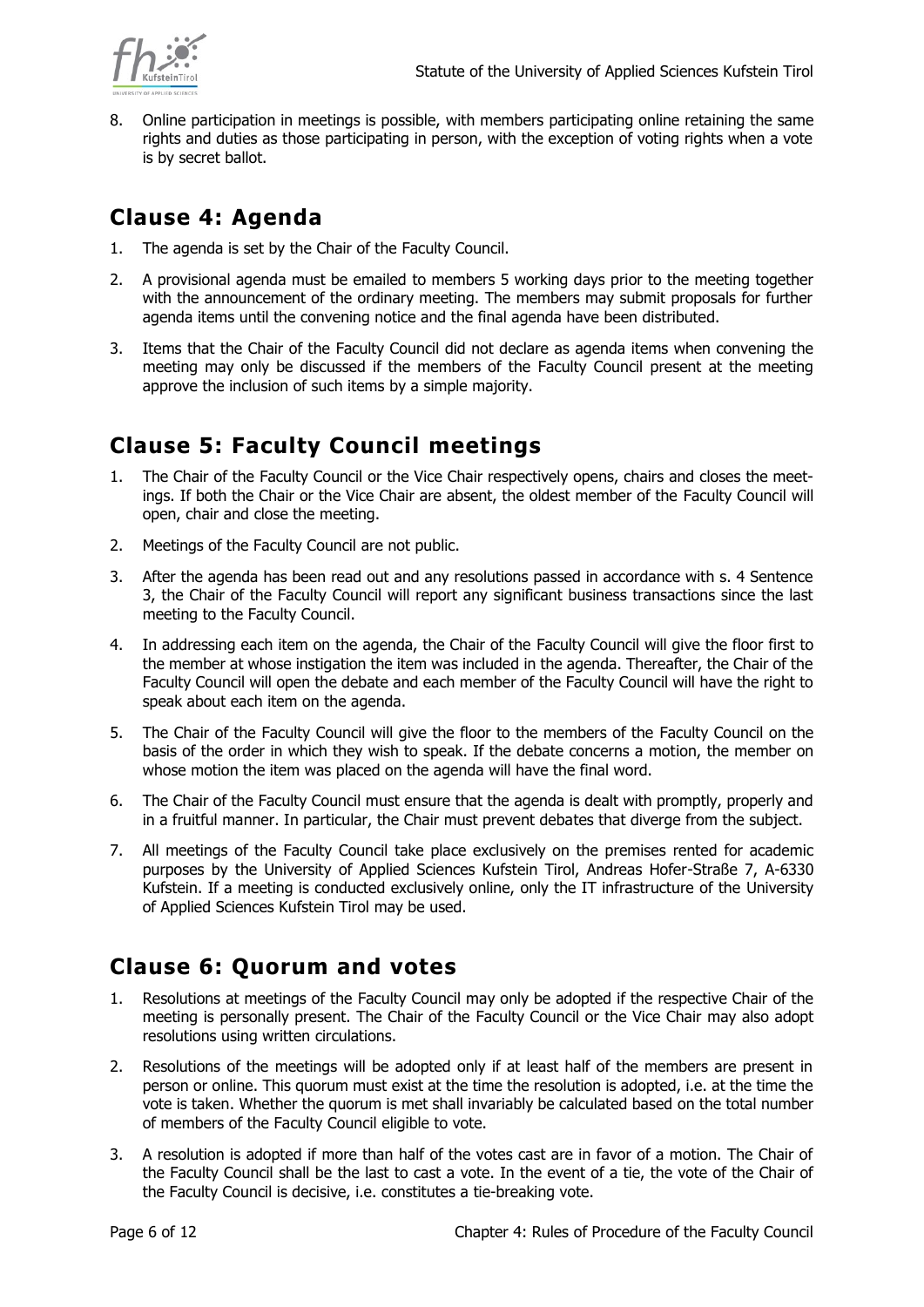

- 4. All members of the Faculty Council have one vote or a maximum of two votes in the case of a transfer of a vote by an absent member.
- 5. The Chair of the Faculty Council decides the order in which the motions on the agenda are put to the vote. A motion to postpone discussion of an item on the agenda must always be submitted to a vote first.
- 6. A vote on matters that are not on the agenda is inadmissible.
- 7. Unless otherwise agreed, requested, or decided, votes will be cast by a show of hands. Members should be free in exercising their mandates, without any undue outside influence.
- 8. Each motion must be read before the vote by the person recording the minutes.
- 9. The Chair of the Faculty Council is responsible for confirming the result of the vote.
- 10. Notwithstanding the above, any member of the Faculty Council, in the event that they do not approve of the result of a vote, may request that their objection be recorded verbatim in the minutes.
- 11. Matters concerning a member of the Faculty Council personally must be voted on by secret ballot. A secret ballot must also be held if requested by a member of the Faculty Council and the request is passed by the Faculty Council by simple majority.
- 12. Motions for resolutions by written circulation may be submitted by the Chair or the Vice Chair to the members of the Faculty Council by email. Members must be given at least one week to reply. If at least one member of the Faculty Council requests a discussion at a meeting, the resolution will not be adopted, and the motion will be dealt with at the next meeting of the Faculty Council.
- 13. A resolution by written circulation is adopted if at least half of the members of the Faculty Council respond and more than half of the votes cast are in favor. In the event of a tie, the vote of the Chair of the Faculty Council is decisive, i.e. constitutes a tie-breaking vote.

# <span id="page-6-0"></span>**Clause 7: Prejudice and bias**

- 1. According to the provisions of the Austrian General Administrative Procedure Act 1991 (AVG), Federal Law Gazette 1991/51, as amended, a member of the Faculty Council is considered prejudiced/biased in matters concerning their personal circumstances or those of a close relative.
- 2. The member concerned must leave the meeting chamber after the hearing of the matter for the duration of the debate and vote on the matter.

#### <span id="page-6-1"></span>**Clause 8: Minutes**

- 1. Minutes must be recorded for each meeting of the Faculty Council.
- 2. A designated person (*der/die Protokollführende*) is responsible for taking the minutes.
- 3. The minutes must include:
	- a) the place, the day and the duration of the meeting;
	- b) the name of the chairperson of the meeting of the Faculty Council as well as the present members of the Faculty Council;
	- c) the names of the members prevented from attending (Clause 3 Sentence 3);
	- d) the original agenda and, if amended, the final agenda;
	- e) the motions in verbatim wording;
	- f) the resolutions in verbatim wording;
	- g) the numerical results of all votes and elections (votes for/against/abstentions/etc.);
	- h) orders by the Chair of the Faculty Council (forbidding a member to speak, etc.);

Chapter 4: Rules of Procedure of the Faculty Council Chapter 10 Chapter 4: Rules of 12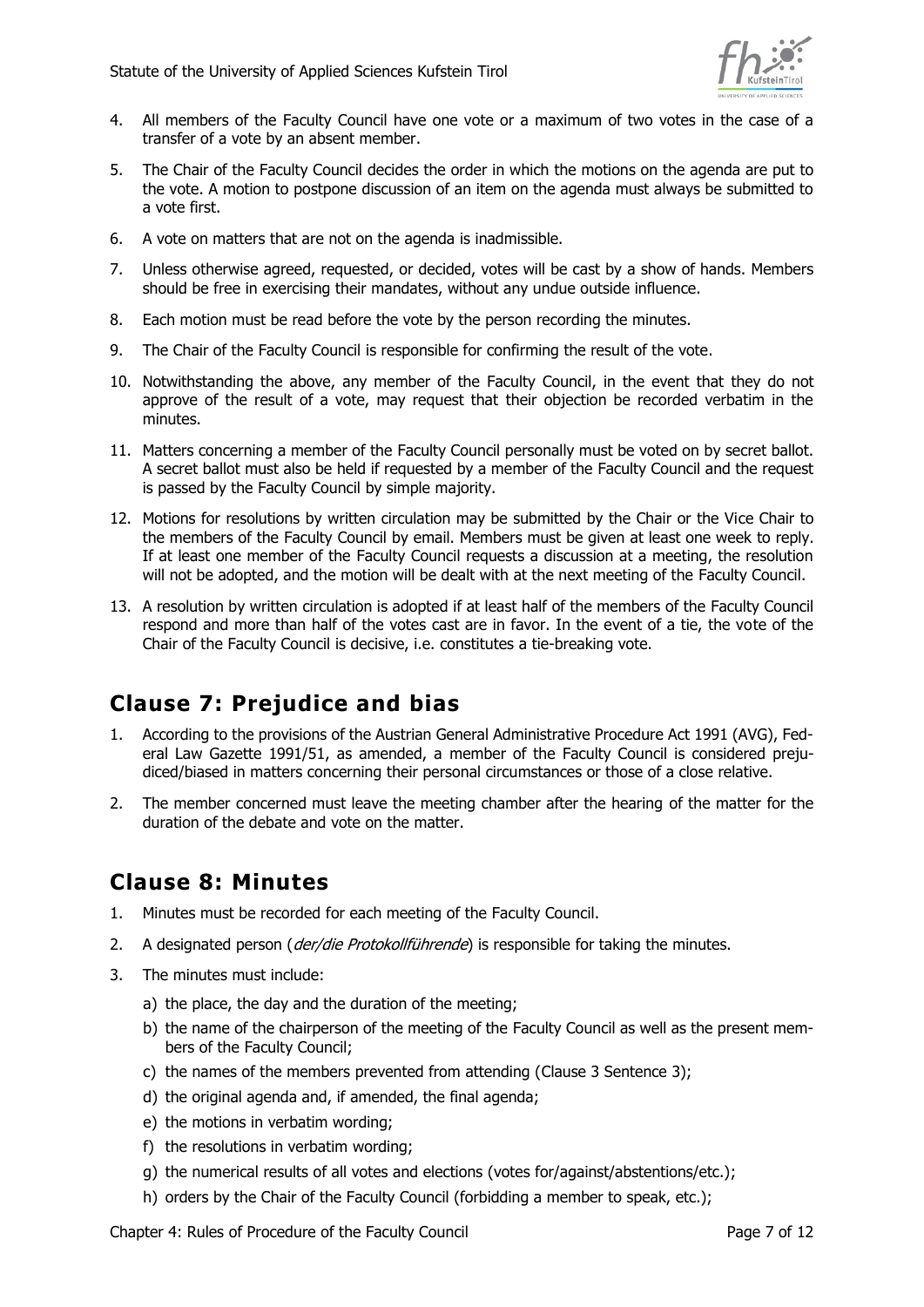

- i) communications for informing the Faculty Council;
- j) the facts governed by Clause 6 Sentence 11;
- k) the establishment of the quorum according to Clause 6 Sentences 1 and 2.
- 4. The minutes of the meeting must be sent within 5 working days of the meeting to the members of the Faculty Council. Objections or comments must be submitted to the Chair of the Faculty Council within a period of 10 working days. In individual cases, the Faculty Council may set a different deadline. In the event that the next meeting is held prior to the end of the formal objection period, the objection period will end when the item "Approval of the minutes of the last meeting" is dealt with during that meeting.
- 5. The members of the Faculty Council may highlight inaccuracies or irregularities in the minutes, but may not make any changes themselves. Any items of the minutes that were subject to an objection must be dealt with at the next meeting.
- 6. The following must be appended to the minutes: all written documents concerning the prevention of members and transfers of votes.
- 7. The resolutions adopted by the Faculty Council must be specifically highlighted in the minutes.
- 8. The minutes must be signed by the Chair of the Faculty Council and by the person recording the minutes.
- 9. A copy of the minutes must be sent to the Managing Director of FH Kufstein Tirol Bildungs GmbH within 5 working days of the meeting at the latest.
- 10. Only the members of the Faculty Council and the Managing Director of FH Kufstein Tirol Bildungs GmbH have a right to receive the contents of the minutes.
- 11. The original minutes and other records must be archived by the Chair of the Faculty Council during their term of office, and must be transferred to the new Chair by the previous Chair of the Faculty Council via the Managing Director of FH Kufstein Tirol Bildungs GmbH for archiving no later than 5 working days prior to the handover of the office to the new Chair. The documents must be archived on the premises of the University of Applied Sciences Kufstein. The retention period is 7 years.

# <span id="page-7-0"></span>**Clause 9: Validation of a degree obtained at an international higher education institution**

- 1. Applications for validation of a degree acquired at an international higher education institution in accordance with § 6 (6) FHG must be submitted personally and in writing to the Chair of the Faculty Council with all necessary documents enclosed. The validation fee (currently EUR 150.-), imposed by the relevant Federal Ministry, must be paid in advance for the processing. The documents required are:
	- a. Copy of the curriculum vitae
	- b. Copy of the birth certificate with certified German translation or international birth certificate,
	- c. Copy of proof of citizenship with German translation or passport,
	- d. Copy of the marriage certificate with German translation if the name was changed as a result,
	- e. Copy of the school-leaving certificate as well as any other documents attesting eligibility to study abroad, with certified German translation(s),
	- f. Copy of the transcript with German translation,
	- g. Original certificate conferring the academic degree with certified German translation,
	- h. Proof of payment of the validation fee.
- 2. The application must state the academic degree awarded at an international university with the original wording and with a German translation, the name of the international university awarding the degree with the original wording and with a German translation, the intended national academic degree as well as the national degree program for which the national academic degree is awarded and its degree program code.
- 3. The application must contain evidence or affidavits concerning the following facts: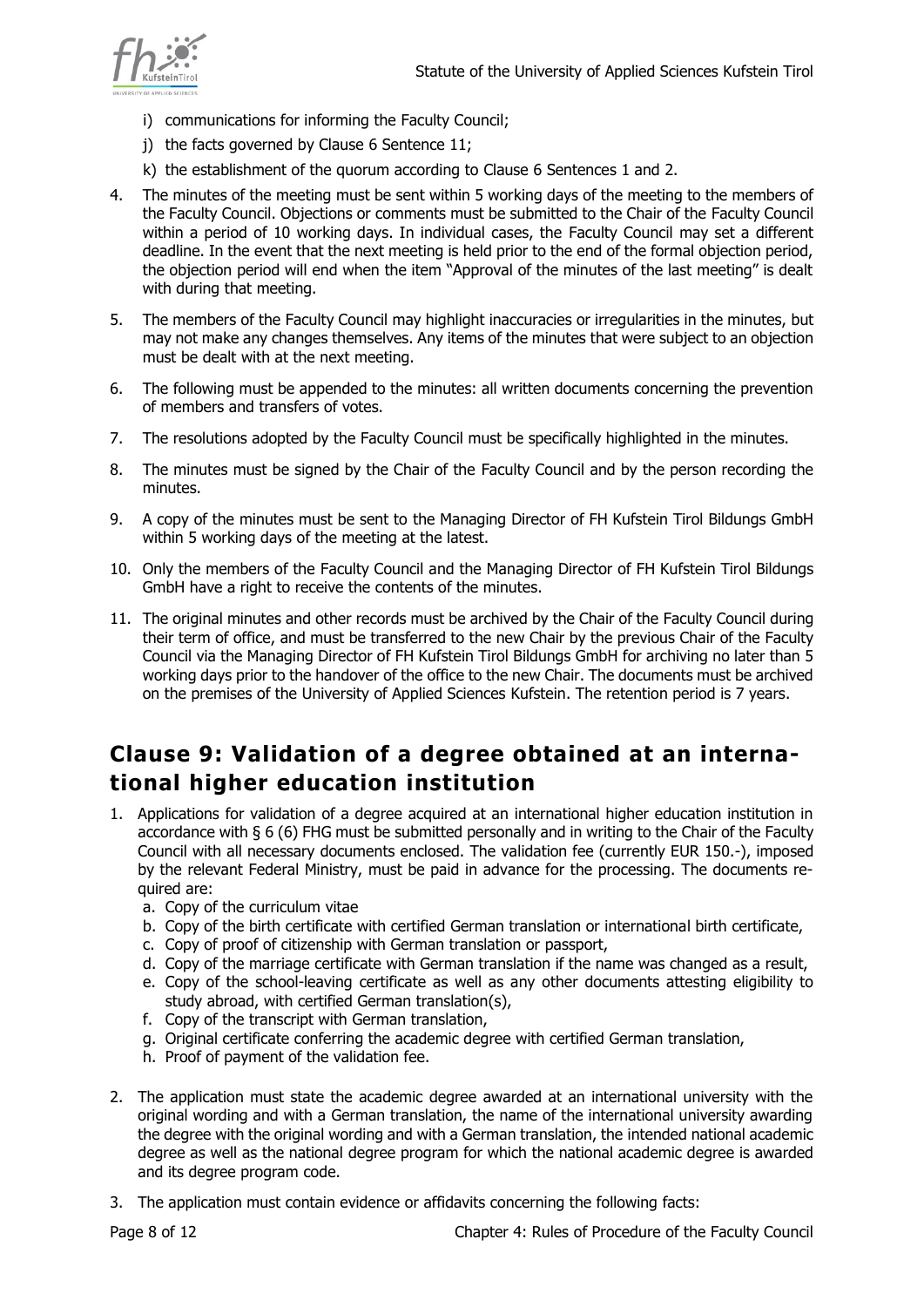

- a. The validation is obligatory for the professional practice or continuation of the applicant's training in Austria. The obligatory requirement must arise from an Austrian legal provision.
- b. The applicant has not submitted an application for validation to any other body and such proceedings have not yet been concluded.
- c. The applicant has not submitted an application for validation to other Faculty Councils and has withdrawn it before completion of the relevant proceedings.
- 4. The Chair of the Faculty Council or the Vice Chair must forward the application to the Director of Studies of the national degree program specified in the application. The respective Director of Studies must examine the application within a period of three months and present, in writing, an evaluation of the following issues:
	- a. Whether the applicant would satisfy the admission requirements under  $\S$  4 (4) FHG for the national degree program specified in the application prior to admission to the international ´degree program specified in the application.
	- b. Whether the international degree program specified in the application is equivalent with regard to the requirements, the total duration, and the contents to the national degree program specified in the application.
	- c. Which of the courses of the international degree program specified in the application could be considered equivalent (pursuant to § 12 FHG) to the courses of the national degree program specified in the application. For each course, its equivalence must be assessed both in terms of content and scope.
- 5. After the assessment by the Director of Studies in accordance with Sentence 4 has been submitted, the Chair of the Faculty Council will decide whether to grant approval. If equivalence of courses is generally given and only individual qualifications are missing for full parity of the program, the Chair of the Faculty Council must inform the student which courses and examinations need to be taken as an extraordinary student.

## <span id="page-8-0"></span>**Clause 10: Staff Committee**

- 1. For each term of office, the Faculty Council must set up a Staff Committee, which must be elected by a simple majority on the basis of a proposal by the Chair.
- 2. Ex-officio members of this committee are the Chair and the Vice Chair. Further members of the Staff Committee are 2 representatives of the Director of Studies cohort, 2 teaching and research staff representatives, and 2 student representatives.
- 3. The Staff Committee is chaired by the Chair of the Faculty Council or, in absentia, by the Vice Chair.
- 4. The task of the Staff Committee is to establish appointment committees for the recruitment of fulltime teaching and research staff. In addition, the Staff Committee may develop proposals for the creation or closure of teaching and research positions.
- 5. The Staff Committee will be convened by the chairperson when a vacant position for full-time teaching and research staff has become vacant or at the suggestion of a member of the Staff Committee. The invitation must be made in writing, in person, or by email one week before the meeting.
- 6. With regard to quorum, adoption of resolutions and circular resolutions, the rules on quorum, adoption of resolutions and circular resolutions of the Faculty Council apply *mutatis mutandis*. The resolutions of the Staff Committee must be reported to the Faculty Council at the respective subsequent meeting.
- 7. If a member resigns from the Staff Committee, a substitute member from the corresponding cohort can be selected by the chair to serve until the next meeting of the Faculty Council.

# <span id="page-8-1"></span>**Clause 11: Quality Committee**

1. For each term of office, the Faculty Council must set up a Quality Committee, which must be elected by a simple majority on the basis of a proposal by the Chair.

Chapter 4: Rules of Procedure of the Faculty Council Chapter 10 Chapter 4: Rules of 12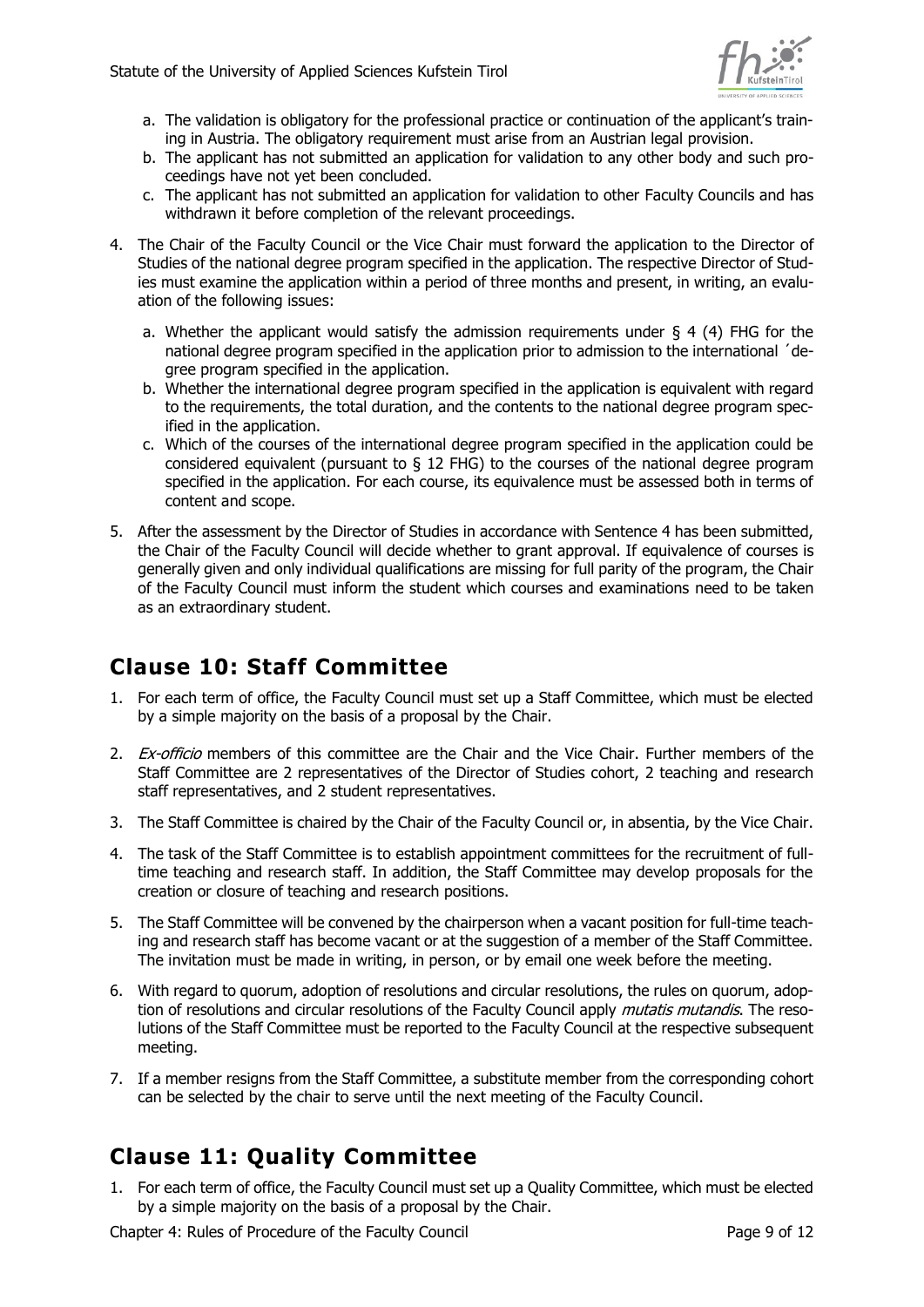

- 2. Ex-officio members of this committee are the Chair and the Vice Chair. Further members of the Quality Committee are 1 representative of the Director of Studies cohort and 1 representative of the teaching and research staff.
- 3. The Quality Committee is chaired by the Chair of the Faculty Council or, in absentia, by the Vice Chair.
- 4. The task of the Quality Committee is to establish the official duties of the academic staff, to deal with the evaluation results of courses by students and to deal with applications for the use of university titles.
- 5. The Quality Committee is convened by the Chair if there are applications for the use of university titles or at the suggestion of a member of the Quality Committee. The committee is convened at least once per semester to discuss the results and reports of the course evaluations. The invitation must be made in writing, in person, or by email one week before the meeting.
- 6. With regard to quorum, adoption of resolutions and circular resolutions, the rules on quorum, adoption of resolutions and circular resolutions of the Faculty Council apply *mutatis mutandis*. The resolutions of the Quality Committee must be reported to the Faculty Council at the respective subsequent meeting.
- 7. At least once per academic year, the Quality Committee will report to the Faculty Council on the progress of its activities.
- 8. If a member resigns from the Quality Committee, a substitute member from the corresponding cohort can be selected by the chair to serve until the next meeting of the Faculty Council.

## <span id="page-9-0"></span>**Clause 12: Other committees**

- 1. If necessary, the Faculty Council may establish other committees and sub-committees to prepare drafts and draft decisions for the Faculty Council on matters designated by the Faculty Council.
- 2. Regarding meetings of other committees and sub-committees, the above provisions for the Staff Committee apply *mutatis mutandis*.

## <span id="page-9-1"></span>**Clause 13: Implementation of resolutions**

- 1. The Chair of the Faculty Council shall implement the resolutions of the Faculty Council that are within their remit and forward the resolutions, proposals, and recommendations to the competent bodies. Resolutions that do not fall within the remit of the Chair of the Faculty Council must be discussed by the Chair of the Faculty Council within a reasonable period of time with the respective competent body in order to debate their implementation. The Chair must report their findings to the Faculty Council at the next meeting.
- 2. The Chair of the Faculty Council is entitled to suspend the implementation of a resolution in the event of legal objections, but is obliged to report this to the Managing Director of the University of Applied Science. In any case, the Faculty Council must be informed of the delay. If the Managing Director, after having obtained legal advice from the competent Federal Ministry, reports that there is no reason to revoke the resolution, it must be implemented immediately by the Chair of the Faculty Council. If resolutions are passed by the Faculty Council which exceed the remit of the Chair of the Faculty Council, then these are ineffective.
- 3. Resolutions of the Faculty Council concerning a degree program and notifications to the students will be published by the Chair of the Faculty Council in the form of excerpts from the provisional minutes within 5 working days of the passing of the resolution at the latest in a suitable, easily accessible public place of the University of Applied Sciences.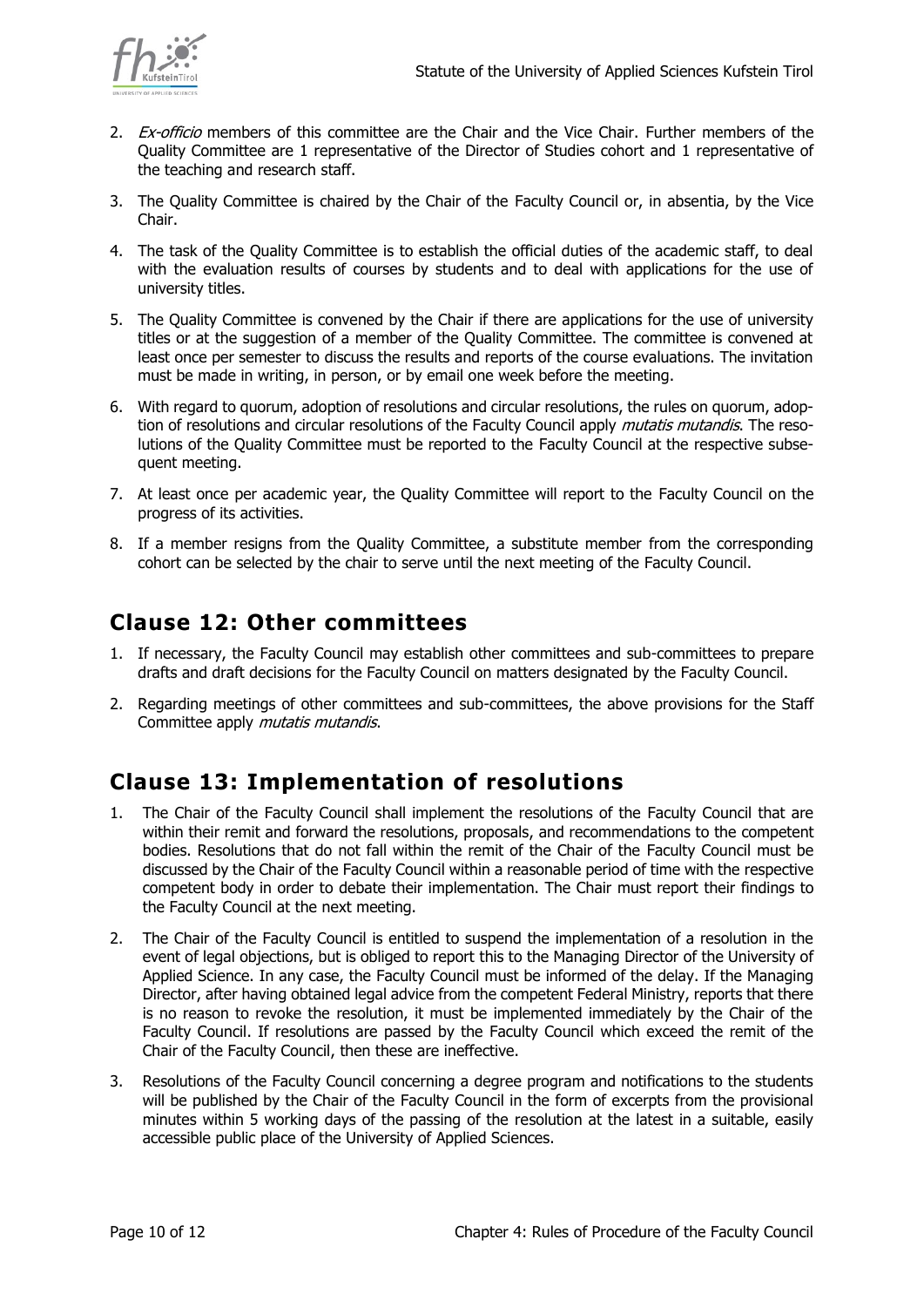

# <span id="page-10-0"></span>**Clause 14: Rules of Procedure**

- 1. Each member of the Faculty Council will receive a copy of the Rules of Procedure.
- 2. Non-compliance with the Rules of Procedure will be determined at the request of a member of the Faculty Council by a two-thirds majority decision of the Faculty Council. For a possible dismissal of a member, see Clause 16 Sentence 6. In the event of a dismissal, the person ranked next according to the number of votes succeeds in accordance with Clause 3 Sentence 3.

# <span id="page-10-1"></span>**Clause 15: Confidentiality**

- 1. Consultations and minutes of the Faculty Council and its committees and sub-committees must be kept confidential by all persons present at the meetings. Clause 8 remains unaffected by this provision.
- 2. In the event of non-compliance, the matter must be submitted to the Faculty Council, which will deliberate or decide any consequences.

## <span id="page-10-2"></span>**Clause 16: Election and dismissal of members of the Faculty Council**

- 1. The regular term of office of the Faculty Council and its Chair is 4 years. The Faculty Council must ensure that the relevant electoral procedures are instituted in good time before the end of the regular term of office.
- 2. The elections of members of the Faculty Council must be held in accordance with the Faculty Council's Electoral Rules.
- 3. The elected members of the Faculty Council must take up their duties on the day following the final result of the elections. The exercise of the functions of appointed members of the Faculty Council also begins on that day. This automatically ends the term of the previous members of the Faculty Council. The elected Chair and the Vice Chair of the Faculty Council also accept responsibility for the business on the day after the final election results become available. During the period between the assumption of office by the members of the Faculty Council and the assumption of business by the elected Chair as well as by the Vice Chair, such transactions will be conducted by the most senior member of the Faculty Council as Chair and the second most senior member of the Faculty Council as Vice Chair (cf. Clause 1 Sentence 9).
- 4. If a cohort responsible to hold elections or to appointed representatives to the Faculty Council does not fulfill the respective obligation in good time, the Chair of the Faculty Council will set this cohort a reasonable period for the election or appointment. If this period expires without result, the Faculty Council will be deemed to be quorate even without representatives of this group.
- 5. A resolution on a motion pursuant to Clause 1 Sentence 6 (b) has to be adopted by the Faculty Council by a two-thirds majority.
- 6. The Faculty Council is responsible for the dismissal of members of the Faculty Council during their term of office. A dismissal may take place if the respective member has grossly breached or neglected their duties or is no longer able to fulfill their duties. Any resolution concerning such dismissal requires a two-thirds majority in the Faculty Council.

## <span id="page-10-3"></span>**Clause 17: Amendments to the Rules of Procedure**

Amendments to the Rules of Procedure and/or the Electoral Rules require a two-thirds majority of the Faculty Council. Amendments to the Rules of Procedure and/or Electoral Rules must be made in agreement with the course-providing body.